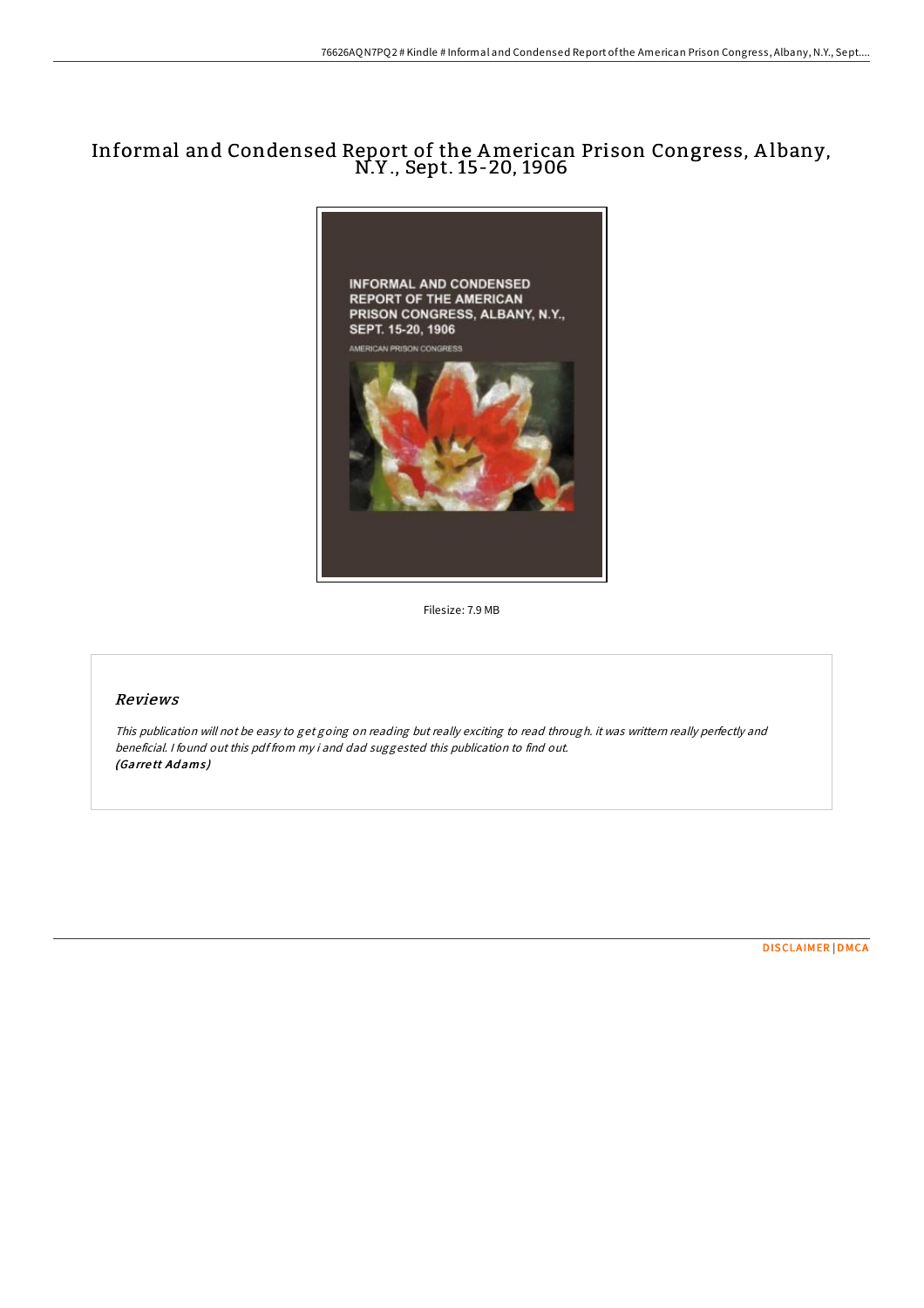## INFORMAL AND CONDENSED REPORT OF THE AMERICAN PRISON CONGRESS, ALBANY, N.Y., SEPT. 15-20, 1906



To read Informal and Condensed Report of the American Prison Congress, Albany, N.Y., Sept. 15-20, 1906 eBook, make sure you access the hyperlink under and save the file or gain access to other information which might be have conjunction with INFORMAL AND CONDENSED REPORT OF THE AMERICAN PRISON CONGRESS, ALBANY, N.Y., SEPT. 15-20, 1906 book.

Rarebooksclub.com, United States, 2012. Paperback. Book Condition: New. 246 x 189 mm. Language: English . Brand New Book \*\*\*\*\* Print on Demand \*\*\*\*\*.This historic book may have numerous typos and missing text. Purchasers can download a free scanned copy of the original book (without typos) from the publisher. Not indexed. Not illustrated. 1907 Excerpt: .secretary, shares the work with us, and between that society and the Army, the need of every protestant prisoner is met, both spiritually and temporally. Nearly four years ago the Minister of Justice at Ottawa gave our officer access to all the penitentiaries in the Dominion. Discharge sheets are furnished us from each institution by the warden, which of course is a great assistance, as it enables us to make proper provision for those whose early discharge is anticipated. The work is individual rather than collective in its character. Although we regard the privilege of conducting religious services with the prisoners as important and very desirable, yet it is by personal dealing we get to know the man. We hd 19,000 interviews with prisoners in the various jails, prisons and penitentiaries in Canada during the last year. But we have found it beneficial, however, to start even earlier in the career of the criminal. In numbers of police courts our representatives attend regularly, and without intruding, are often the means of saving young offenders from the cells. When special cases claim the attention of our attendant, he may offer a suggestion to take the prisoner, but as a rule he waits for the magistrate or Crown Attorney to indicate their wishes. Repeatedly the magistrate will let a man go on suspended sentence in care of the Salvation Army. (We are hoping the probationary law will soon be put in force in Canada.) But here is a...

 $_{\rm PDF}$ Read Informal and Condensed Report of the American Prison Congress, [Albany,](http://almighty24.tech/informal-and-condensed-report-of-the-american-pr.html) N.Y., Sept. 15-20, 1906 Online A Download PDF Informal and Condensed Report of the American Prison Congress, [Albany,](http://almighty24.tech/informal-and-condensed-report-of-the-american-pr.html) N.Y., Sept. 15-20, 1906